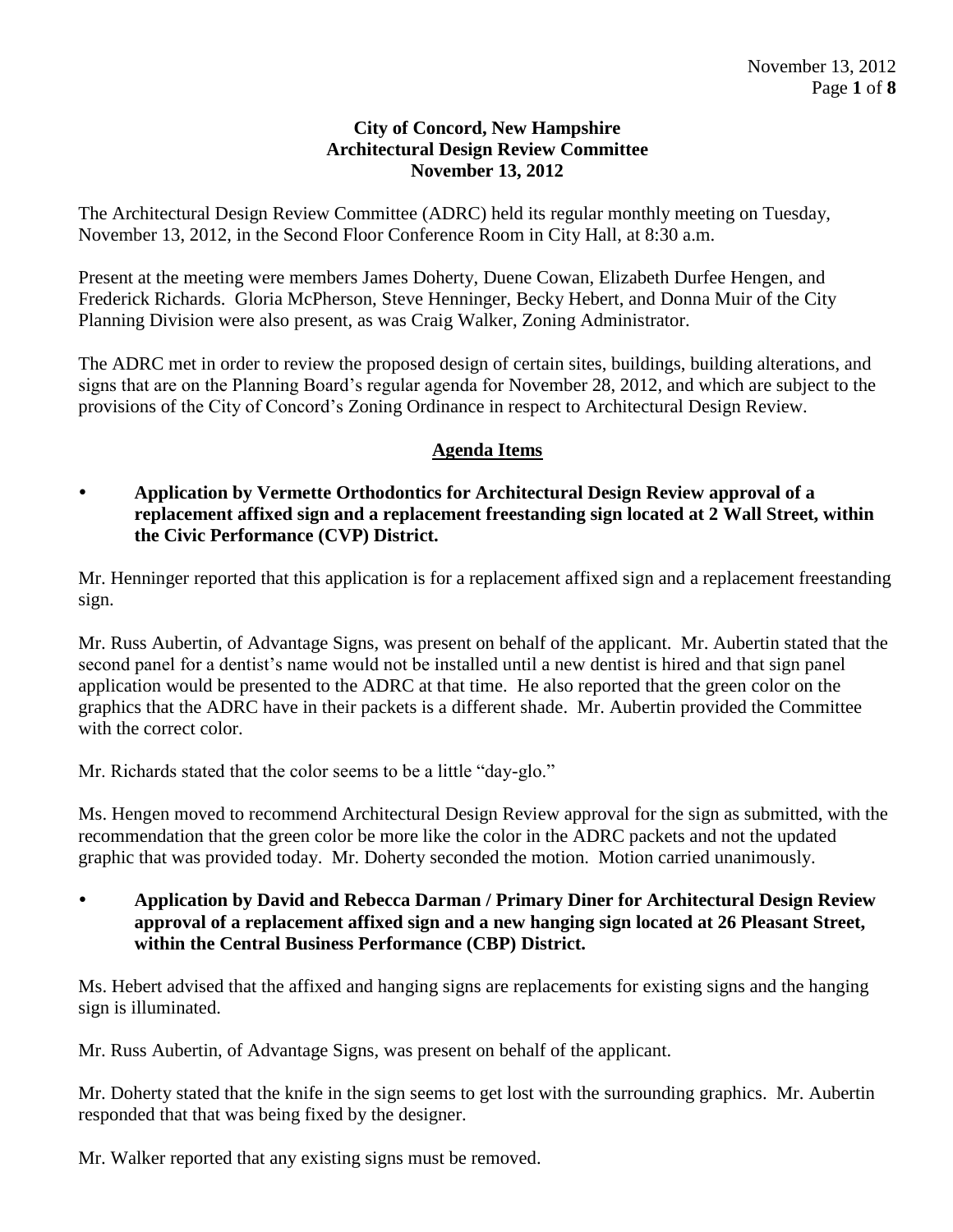Mr. Cowen moved to recommend Architectural Design Review approval for the affixed and hanging signs as submitted. Mr. Doherty seconded the motion. Motion carried unanimously.

 **Application by Andrew Turgeon / King's Barber Shop for Architectural Design Review approval of a new window sign located at 311 Village Street, Penacook, within the Central Business Performance (CBP) District.** 

Mr. Henninger reported that the applicant is seeking approval for the vinyl window sign.

Mr. Doherty moved to recommend Architectural Design Review approval of the vinyl window sign as submitted. Mr. Richards seconded the motion. Motion carried unanimously.

 **Application by Charles Latchis / Spoon Revolution Vegan Bistro for Architectural Design Review approval of a new hanging sign located at 55 South Main Street, within the Central Business Performance (CBP) District.** 

Ms. Hebert reported that this application is for a new hanging sign and the temporary sign shown in the graphics will be removed upon installation of the new hanging sign.

Mr. Richards stated that the sign graphic list the material for the sign as gator board with printed vinyl and the application list the material as aluminum faced wood. The Committee discussed the difference between the two types of materials, agreeing that the material should be aluminum faced wood.

Mr. Richards moved to recommend Architectural Design Review approval for the new hanging sign, with the recommendation that the material used be aluminum faced wood. Mr. Cowan seconded the motion. Motion carried unanimously.

 **Application by BCM Environmental & Land Law for Architectural Design Review approval of a replacement freestanding sign located at 3 Maple Street, within the Civic Performance (CVP) District.** 

Mr. Henninger reported that the application is for a replacement sign on an existing post.

Mr. Walker stated that the color of the sign is different than what is shown on the graphic. He provided a copy of the correct color.

The ADRC had some questions regarding the sign color and decided to table the application until the next meeting, as the applicant was not present to respond to their questions.

 **Application by Christom Trust / Uno's Car Wash for Architectural Design Review approval of a new changeable copy sign on an existing freestanding sign located at 167 Loudon Road, within the Gateway Performance (GWP) District.** 

Mr. Henninger reported that the applicant is proposing to modify their existing freestanding sign.

Mr. Tim Sullivan, from Barlo Signs, was present on behalf of the applicant. Mr. Sullivan stated that the applicant is proposing to change the current bottom two-thirds of the message sign to have the time and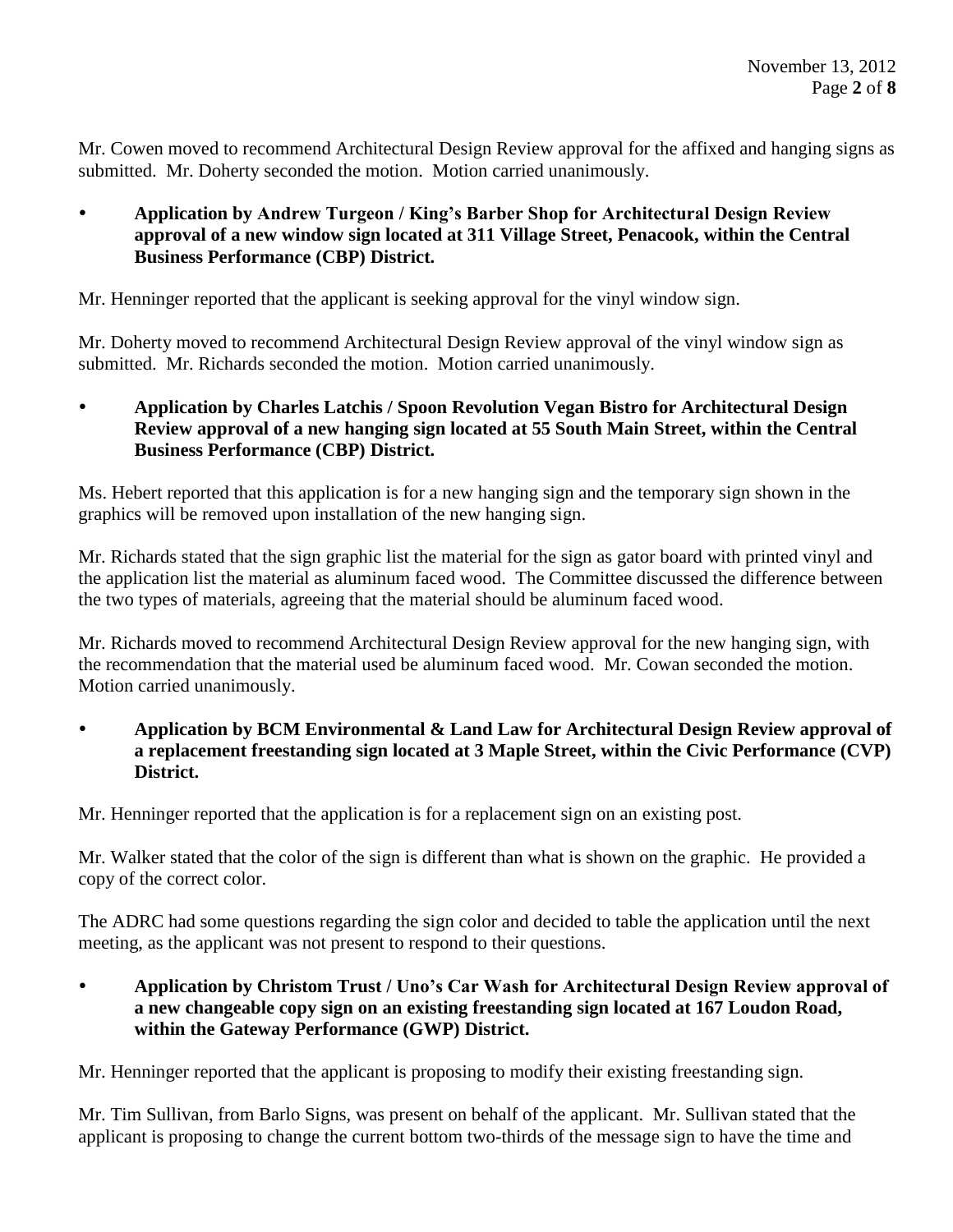temperature on the top and manual changeable copy on the bottom. He stated that the applicant will be utilizing amber LED lighting and amber manual changeable copy lettering.

Mr. Doherty moved to recommend Architectural Design Review approval of revisions to the changeable copy sign, as submitted. Mr. Richards seconded the motion. Motion carried unanimously.

 **Application by Roy Nails & Spa for Architectural Design Review approval of a replacement affixed sign located at 31A South Main Street, within the Central Business Performance (CBP) District.** 

Mr. Henninger reported that the applicant has installed the sign already.

Mr. Walker stated that the applicant applied for the sign permit and installed the sign after applying for the permit, without waiting for approval.

The ADRC discussed that the backing board the sign is mounted to needed to be painted, preferably black, a border painted around the sign, and the sign be placed lower on the background to tie it into the bottom of the sill in the building to the left.

As the applicant wasn't present to respond to the recommendations and questions from the ADRC, the application has been tabled until the next ADRC meeting, and in the interim, the Zoning Administrator would contact the applicant to remove the sign until an approval was received.

# **Application by NH Odd Fellows Home / Presidential Oaks for Architectural Design Review approval of a new freestanding sign located at 200 Pleasant Street, within the Institutional (IS) District.**

Ms. Hebert stated that the Committee previously saw an application for a freestanding sign which was designed with internally lit channel letters. She explained that the applicant requested a variance from the Zoning Board of Adjustment (ZBA) for an internally lit sign within the IS Zoning District, but was denied.

Mr. Russ Aubertin, of Advantage Signs, was present on behalf of the applicant.

Mr. Cowan stated that the sign appears to read better in the night photo than in the day photo supplied by the applicant.

Mr. Doherty reported that the sign cage appears to stand out and was concerned about the size and scale of the frame. Mr. Aubertin stated that the cage is designed to be minimal and should disappear with the stone wall and landscaping in the background. Mr. Doherty stated that he would prefer the frame to be minimized.

Ms. Hebert asked about winter maintenance of the sign. Mr. Aubertin responded that the bottom of the letters is 18 inches from the ground.

The Committee discussed the lighting to be used, which Mr. Aubertin replied that the proposed LED lighting would have a warm incandescent color. The Committee asked if there were examples of similar signs and if the designer could provide photos of comparable signs. Mr. Aubertin advised that he was not aware of any design like this.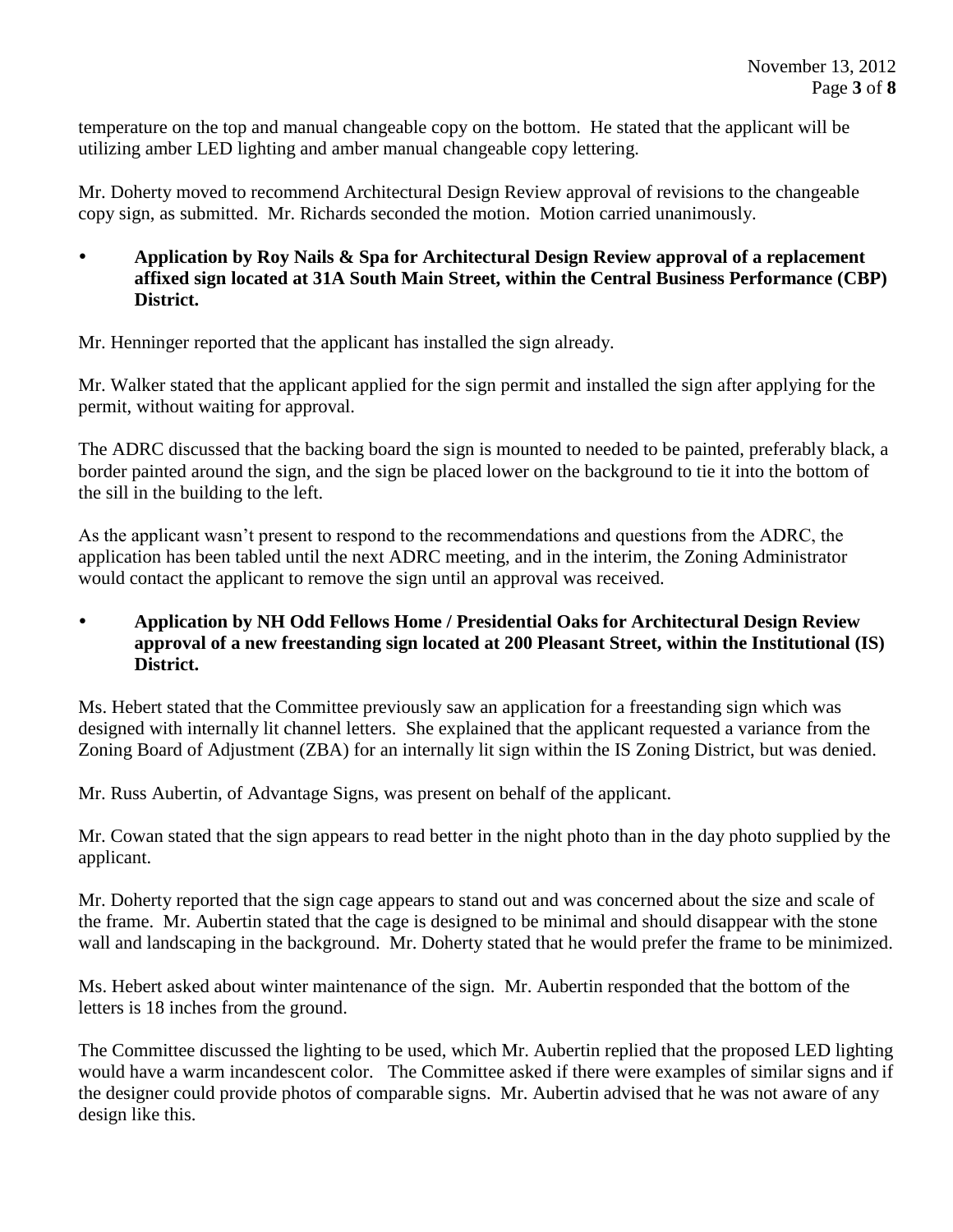Mr. Doherty stated that he had concerns that the ZBA did not approve the internally lit sign, and the proposed sign has the same effect as an internally lit sign.

Mr. Richards moved to recommend Architectural Design Review approval for the new freestanding sign as submitted, with the recommendation that a warm incandescent color be used for the lighting.

Ms. Hengen stated that she is concerned about setting a precedent in that zoning district, especially not having seen a sign of this nature before. She was also concerned about how it will fit into the landscape.

Mr. Doherty seconded the motion. Motion carried with a vote of three to one, with Ms. Hengen voting against the recommendation.

 **Application by Lori Leitner / The Toy Shop for Architectural Design Review approval of a replacement hanging sign located at 10 North State Street, within the Central Business Performance (CBP) District.** 

Mr. Henninger reported that the ADRC discussed this sign informally at last month's meeting and provided the applicant with suggestions regarding the design and colors for the sign.

Mr. Bob Couture was present on behalf of the applicant. He stated that the colors shown in the vinyl window sign are more representative of the colors provided in the graphic.

Mr. Richards moved to recommend Architectural Design Review approval for the replacement hanging sign, with the stipulation that the color matches that of the existing exterior window colors. Mr. Doherty seconded the motion. Motion carried unanimously.

 **Application by Annis & Zellers for Architectural Design Review approval of a replacement freestanding sign located at 2 South State Street, within the Central Business Performance (CBP) District.**

Ms. Hebert stated that the existing sign has changeable panels on the bottom that will be removed and two new panels will be installed for future use by tenants.

Mr. Glen Schadick, from NE-OP-CO Signs, was present on behalf of the applicant. He stated that the black panels will not be installed at this point, but he wanted to show the ADRC what was planned. Any proposed new panels would come before the committee for approval.

Mr. Richards asked about the style of the ampersand on the sign. Mr. Schadick stated that he brought that up to the applicant, who responded that this is what they want, as it matches their letterhead, business cards, etc.

Ms. Hengen moved to recommend Architectural Design Review approval for the replacement freestanding sign as submitted. Mr. Doherty seconded the motion. Motion carried unanimously.

 **Application by John Lalas / Bambino's Pizzeria for Architectural Design Review approval of replacement panels in an existing hanging sign located at 7 Depot Street, within the Central Business Performance (CBP) District.**

Mr. Henninger reported that the application was for three replacement panels in an existing hanging sign.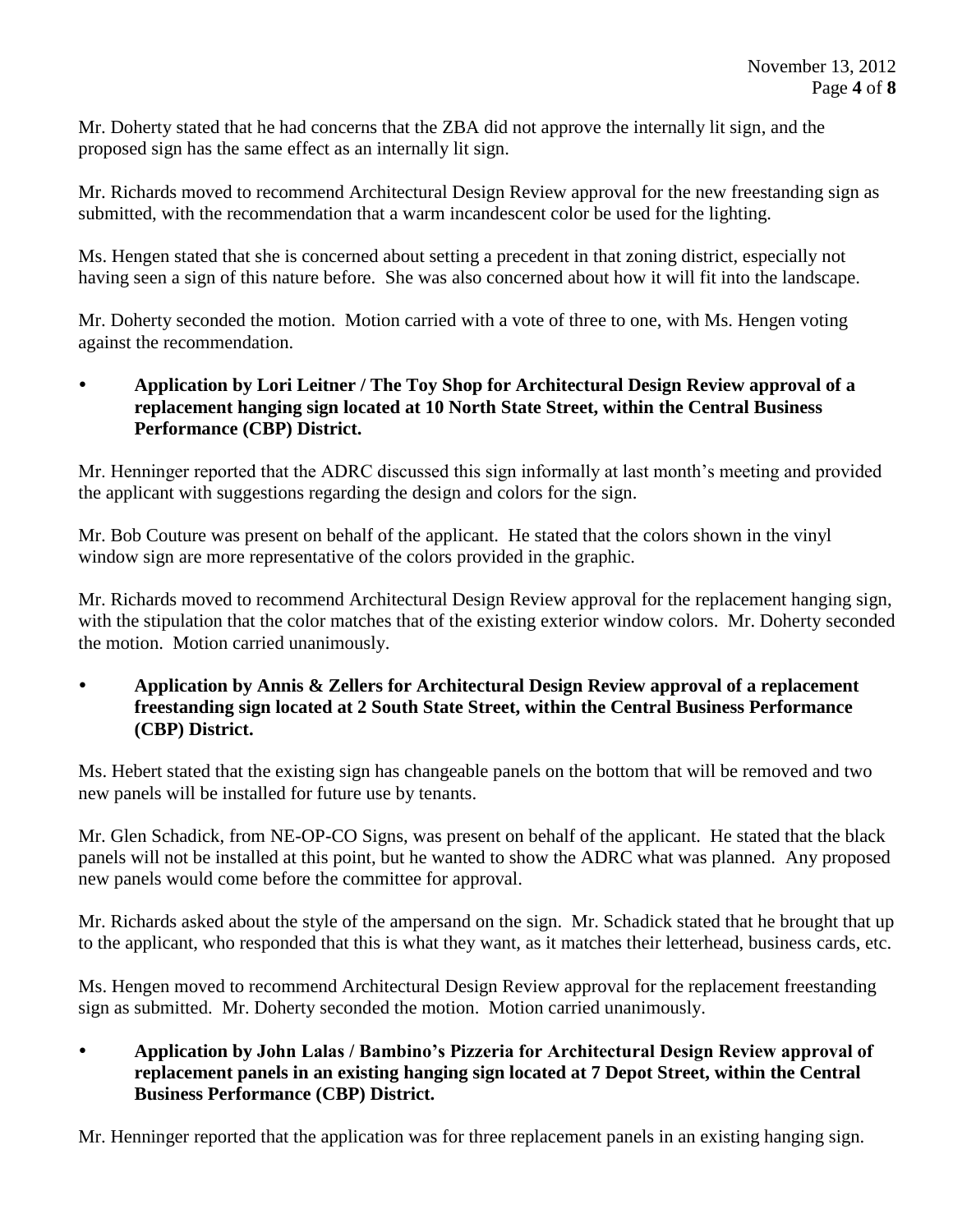Mr. John Lalas, the owner, was present to respond to questions. He stated that the replacement panels had been installed, as he wasn't aware that he needed to obtain approval for the panels.

Ms. Hengen said that she didn't think the name of the company stands out enough. Mr. Doherty responded that he thought the name stands out more than the other panels on the sign.

Mr. Cowan moved to recommend Architectural Design Review approval for the replacement panels on the hanging sign, as installed. Mr. Doherty seconded the motion. Motion carried unanimously.

### **Application by Trinity Christian School for Architectural Design Review approval of a new freestanding sign located at 80 Clinton Street, within the Institutional (IS) District.**

Mr. Henninger stated that the applicant had received a variance from the ZBA for a second freestanding sign on the property. He said that the existing freestanding sign is for the church and the second freestanding sign will be for the school.

Mr. Chris Center, from Trinity Christian School, was present to respond to questions.

Mr. Cowan stated that it is difficult to read the LEAP portion of the sign. Mr. Center responded that it is the company branding and parents know the logo, so that readability is not an issue. He also stated that they are using granite posts to tie in with the existing freestanding sign.

Mr. Walker explained that this new freestanding sign will be "V" shaped. Ms. Hebert asked whether a single double-sided sign could be used instead. Mr. Walker responded that the "V" shaped sign was approved by the ZBA.

Mr. Doherty moved to recommend Architectural Design Review approval for the second freestanding sign as submitted. Mr. Richards seconded the motion. Motion carried unanimously**.** 

 **Application by the New Hampshire Association of Realtors, for Architectural Design Review approval for the construction of a new three-story 23,832 square foot office building and related parking, access driveway, stormwater management, lighting, landscaping, and associated site improvements, located at 115A Airport Road, within the Institutional (IS) District. (2012-0049)**

Ms. Hebert stated that the application was reviewed by the ADRC last month and the applicant had made changes in accordance with the suggestions of the Committee.

Mr. Scott Vlasak, architect with Bruce Ronayne Hamilton Architects, was present on behalf of the applicant. He explained the changes made since the last meeting including the following:

- a) Adding an entrance on the east elevation with a canopy similar to the one on the front of the building;
- b) Adding an egress door on the south elevation;
- c) Bringing the corner piers up to the top of the masonry (shown on the graphic in dark tan);
- d) Removing all signage at this time with a plan to return with a signage application once the tenants are known;
- e) Using the blue color for the canopies to match the color of the NH Realtors logo;
- f) Reducing the types of materials and colors initially selected.
- g) Increasing the height of the roof edge on the west elevation.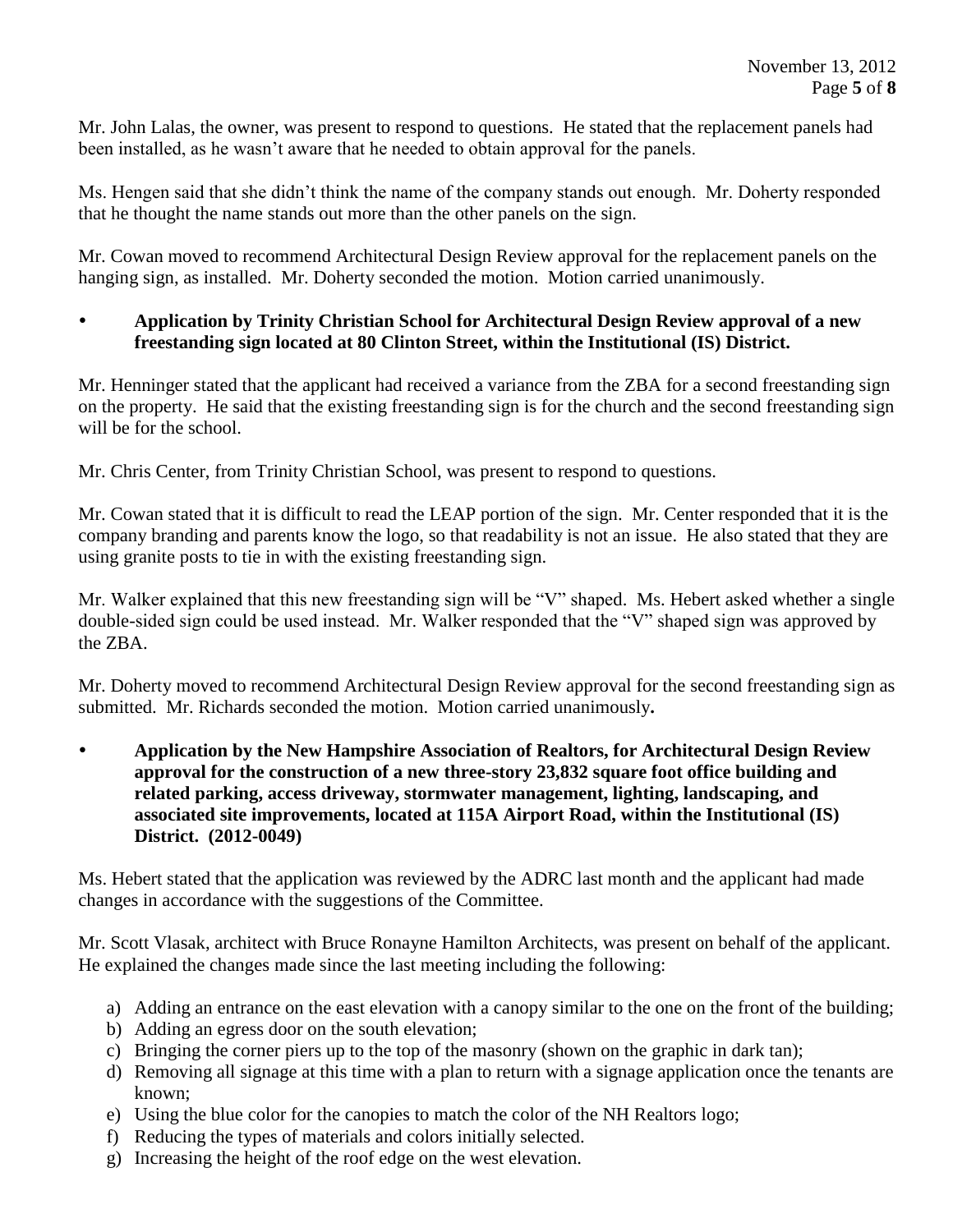Mr. Vlasak noted that the color of the windows was not yet know, nor was the size of the mechanical equipment known or the material for the proposed screening. Mr. Vlasak commented that the design of the building is only at the conceptual stage.

Mr. Richards stated that the building is too rectangular and that there are too many different types of materials being used.

Ms. McPherson asked about the pilasters and stated that at the last ADRC meeting, the Committee recommended that the applicant look at using the split face block for the pilasters so they have a more structural feel. Mr. Vlasak responded that the pilasters extend four inches beyond the face of the building and he felt that using the block with mortar joints would not look as strong as the pilasters as shown.

Mr. Vlasak suggested that a more definitive design would be completed once the interior of the building was designed. Ms. Hebert responded that this application doesn't appear to be ready for the ADRC to act upon.

Mr. Cowan stated that he has a difficult time picturing this building in relationship to the adjacent properties and asked whether a 3D model was available. Mr. Vlasak agreed that it is difficult to picture, especially without the landscaping, but that there was no 3D model available at this time.

Mr. Henninger stated that he appreciated the raised parapet on the west elevation, but doesn't feel it is prominent enough.

Ms. McPherson stated that the building, and especially the west façade, is very busy with all the design elements. Mr. Cowan stated that the west façade is very symmetrical and it appears that a door should be where the three windows are in the center. He suggested not using five windows across the façade, but rather four.

Ms. Hengen asked about how the left hand corner of the building could be treated so that it will carry the viewer to the main entrance on the side.

Ms. Hengen asked whether the setbacks are the same as the buildings nearby. Mr. Vlasak said that the setbacks were similar to those on both sides of the property and that the building was in that specific location because if it were moved further back, the building would have to be smaller due to FAA regulations.

The Committee noted that the proposed building was closer to the street than the existing and adjacent buildings.

Mr. Richards asked whether the same effect of the pilasters could be gained with shadowing, and noted that the current west façade would look better with fewer contrasting colors and textures.

Mr. Cowan stated that he would like to see what the building would look like if the pilasters were a different shade of the block.

Ms. Hebert reminded Mr. Vlasak that the Committee would need to know what materials were being used for the mechanical screening.

Mr. Vlasak stated that it would probably be fencing wrapped with material, but he wasn't sure how tall it would be at this point.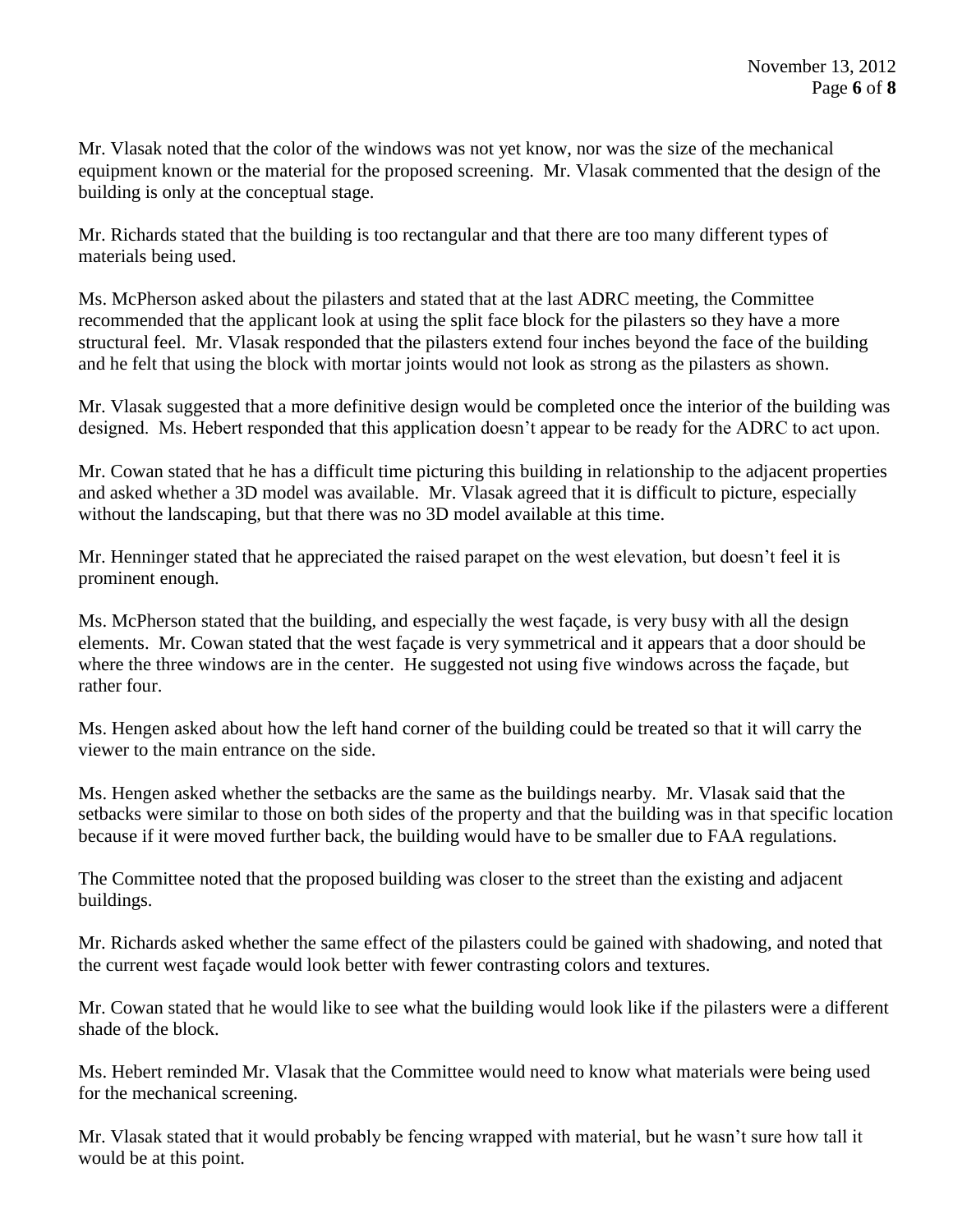Mr. Richards moved to table the application to allow for an alternative design to be presented for the next ADRC meeting. The alternative design would include changes to the pilasters, alternative window patterns, the proposed glazing for the windows, the inclusion of the proposed light shades, some 3D images to better understand the building and sun shades, and fewer contrasting colors and textures. Mr. Richards also moved to recommend that the Planning Board table the Design Review portion of the application, but not the site plan portion. Mr. Doherty seconded the motion. Motion carried unanimously.

 **Application by D'Angelo / Papa Gino's, Inc., for Architectural Design Review approval of façade renovations, an expanded parking lot, and related driveway, access, landscaping, and site improvements, for property located at 87 South Main Street, within the Urban Commercial (CU) District. (2012-0055)**

Mr. Henninger reported that the application was for D'Angelos, who is moving from near the Dunkin Donuts to this building previously occupied by Penny Pitou Travel.

Mr. Richards recused himself from hearing and discussion regarding this application because of his relationship with the project engineer.

Mr. Chris Nadeau, from Nobis Engineering, Brian Wilde and Michelle Inglese from D'Angelos, were present on behalf of the applicant.

Mr. Nadeau stated that the area in front of the building will remain the same, there will be some changes to the driveway, and the applicant is expanding parking at the back of the building.

Ms. Inglese stated that they will be refacing the current pylon sign, which will be externally illuminated. A plan for the free-standing sign was submitted at the meeting.

Ms. Hebert questioned whether the landscaping would be replaced in the island in front of the building. Mr. Nadeau stated that the applicant is not planning to replace the landscaping.

Ms. Inglese explained that all elevations will be sided with vinyl shakes and the store front will have a brick base. Mr. Inglese also noted that the canopy originally proposed at the rear entrance has been eliminated.

Mr. Wilde submitted an updated front elevation, the original elevation had the store front windows set all the way to the ground, but the windows will now be raised. Mr. Doherty recommended that the windows sit on the brick, either by bring the bricks up or the windows down.

Ms. McPherson asked whether the brick base wrapped around the corners of the building. Mr. Doherty recommended that the brick be wrapped or continued across the side façade to a natural end point.

Ms. Inglese stated that on the south elevation, they will be removing the two residential windows and replacing them with a store front window.

The Committee questioned how the corners of the building would be addressed. Mr. Wilde believed that the beast approach would be to install vertical corner boards with the vinyl shakes butting against the corner boards. The ADRC expressed the opinion that no corner boards would look better with the shakes, but if they had to be used, the color of corner boards should match the shakes. Mr. Wilde concurred.